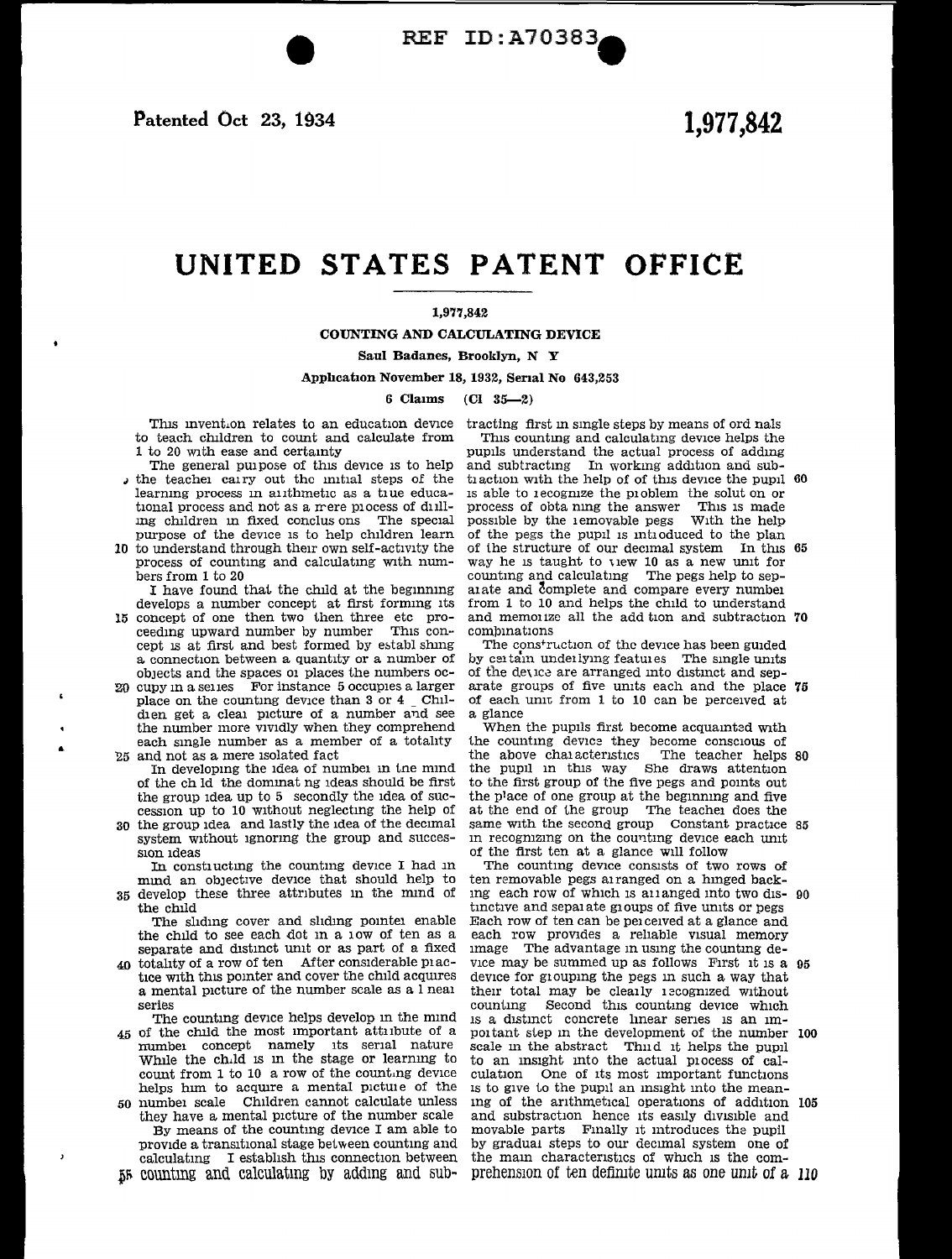REF ID: A70383

### 1,977,842

higher order Thus the countmg card helps the pupil at every stage where obJective is needed The employment of the counting card is not only a help m developmg number concepts but

- 5 IS also md1spensible m teachmg addition and subtlaction The counting device is used solely as an instrument to help the pupil to think out the process and to get an msight mto the process Ultimately the pupils learn to get along without
- 10 the counting card<br>For a more general understanding of the invention attention is now called to the diawing In the d1awmg
- Figure 1 is a front view of the counting and 15 calculating device shown folded up
	- Figure 2 is a view of the device shown in an extended position
	- Figure 3 is a top view of the device as shown in Figure 1
- 20 Figure 4 is a section on line 4-4 of Figure 1 Figure 5 is a view of one of the pegs Referung now to the drawing in detail nu-<br>meral 1 designates the backing comprising two
- stips of light material such as wood 2 and 3 *l5* and hinged together at one end by the hmge 4
- Cut m each of the strips are ten holes 5 and 6 adapted to hold removable pegs 7 and 8 The ten pegs or holes on each strip are divided into two g1oups of five each The spaces 9 between
- 30 each group of pegs 1s 1elat1vely Wider than the othei spaces between the pegs One senes of<br>ten pegs is of a contiasting color to the other series of pegs For instance the pegs used on the stup 2 may be colored 1 ed and the pegs on 35 strip 3 may be green
- Above and below each of the pegs m the senes a1e 1oman and Alabic numerals frorq one to ten Means are provided to keep the strips 2 and 3 m alignment when folded up as shown in
- Figure 1 Said means consists of a tongue 10 formed on the edge of strip 2 which fits in a groove 11 in strip 3 Also the outward end 12 of the tongue is slightly mclmed mwardly and latches with the mclmed end 13 of the groove
- 45 The hinge 2 is made of light material and has sufficient elasticity to be displaced slightly so that the end 12 of the tongue can enter or leave the inclined end 13 of the groove with very slight pressure This is for the purpose of keeping 50 the stiips together when folded up as shown in
	- Figure 1 The pegs of each strip are supposed to 1 epresent the series of numbers 1 to 10 These numbers occupy a very important place in our deci-
- 55 mal system of numeration because they are the elements of which higher numbers are composed The art of calculation consists of breakmg up the seues and recombmmg some of 1ts members of in other words it consists of ascend-60 ing and descendmg the number scale
- The use of the device may be begun by first pulling out all the pegs The pupil is then taught to count for mstance by msertmg fust one peg representing the numeral 1 Then one of two
- db additional pegs a1e mserted m the holes and the 1esult added Aftei that a few more pegs may be inserted and the result learned Likewise the pupil can learn subtraction by removing one or two pegs from a group and figuring up the re-
- **70** sult The pupil may be taught to associate the pegs With other obJects and va11ous calculations of the said objects may be solved on the device Fol instance a question may be asked "A boy picked five apples from a tree and two pears from
- *"C* another tiee How many did he pick?" In

solving this problem the pupil inserts five pegs in the first group of five holes and then inserts two pegs m the next group of holes and adds the result and obtams the answer 7

In beginning to study numbers above 10, the 80 pupil crosses the first threshold of the decimal system of enumeration The pupil is here introsystem of enumeration The pupil is here introduced to a new idea, namely that of consider-<br>the a series of ten units as a single group. The ing a series of ten units as a single group pupil is to learn that the contents of each num- 85 ber from now on is determined not only by its place m the seues but also by 1ts place m our number system This knowledge the pupil needs in order to be able to perform calculations with numbers above ten especially with large num- 90 bers

The pupil may be mtroduced to the second decade in two ways  $(1)$  He may add successively 1 to each number beginning with a ten and in this way continue the number series beyond ten  $95$ 10 plus 1 equals 11 11 plus 1 equals 12 12 plus 1 equals 13 13 plus 1 equals 14 etc Countmg IS then still the mode of forming numbers  $Or(2)$ he may considei ten as a higher unit and develop each new number of the second decade by 100 adding successively to its collective unit ten every member of the primary series from 1 to 10 thus 10 plus 1 equals 11 10 plus 2 equals 12 10 plus 3 equals 13 10 plus 4 equals 14 10 plus 5 equals 15 10 plus 6 equals 16 etc The second 105 method is by fa1 preferable because the pupil must grasp the decimal composition of numbers In the second way only then each new number<br>from 11 to 20 is first conceived as possessing an attribute which the first ten cardinals lack 110 namely each number is made up of a decade and one of more units That is the essence of the decimal system

Here the counting device renders a valuable service By means of the one-ten peg system of  $115$ the device the pupil comprehends numbers from ten to twenty not only as of a selles but as a pluid ahty made up of a ten and an already familiar numbei 14 is not only 1 after 13 but it is also 10 plus 4 By means of the counting device the  $120$ pupil sees objectively the merging of the number scale and the decimal system of numeration into<br>one In the same manner we use the counting card

to help the pupil see that the basic operations  $125$ are earned over to the second decade For instance we wish the pupil to see that 16 plus 3 equals 19 because 6 plus 3 equals 9 With the equals  $19$  because 6 plus 3 equals  $9$ help of the counting device the teacher shows the pupil that  $16$  is built from  $10$  and  $6$  units  $130$ therefore in order to add 3 units to 16 we simply let the  $6$  units grow into  $9$  by adding to them  $3$ units the ten-group remaining unchanged<br>Also by folding over the device as illustrated in Figure 1 the pupil sees that the ten pegs of the 135 first decade equals the ten pegs of the second decade The pupil must soon learn to transfer the basic operations thoughtfully and without any objective aids The success of addition and subtraction within the higher decades depends on  $140$ gettmg the pupil to work thoughtfully wrth the second decade rather than merely using ob-Jective aids to get answe1s without msight mto the process of the transfer of basic operations

It will thus be seen that I have provided an  $145$ apparatus for a method of teaching children the thoughtful p1ocess of countmg The countmg device is deliberately planned to help the pupil to remember the number scale with clearness and certamty The pupil substitutes this num- 150

Ĺ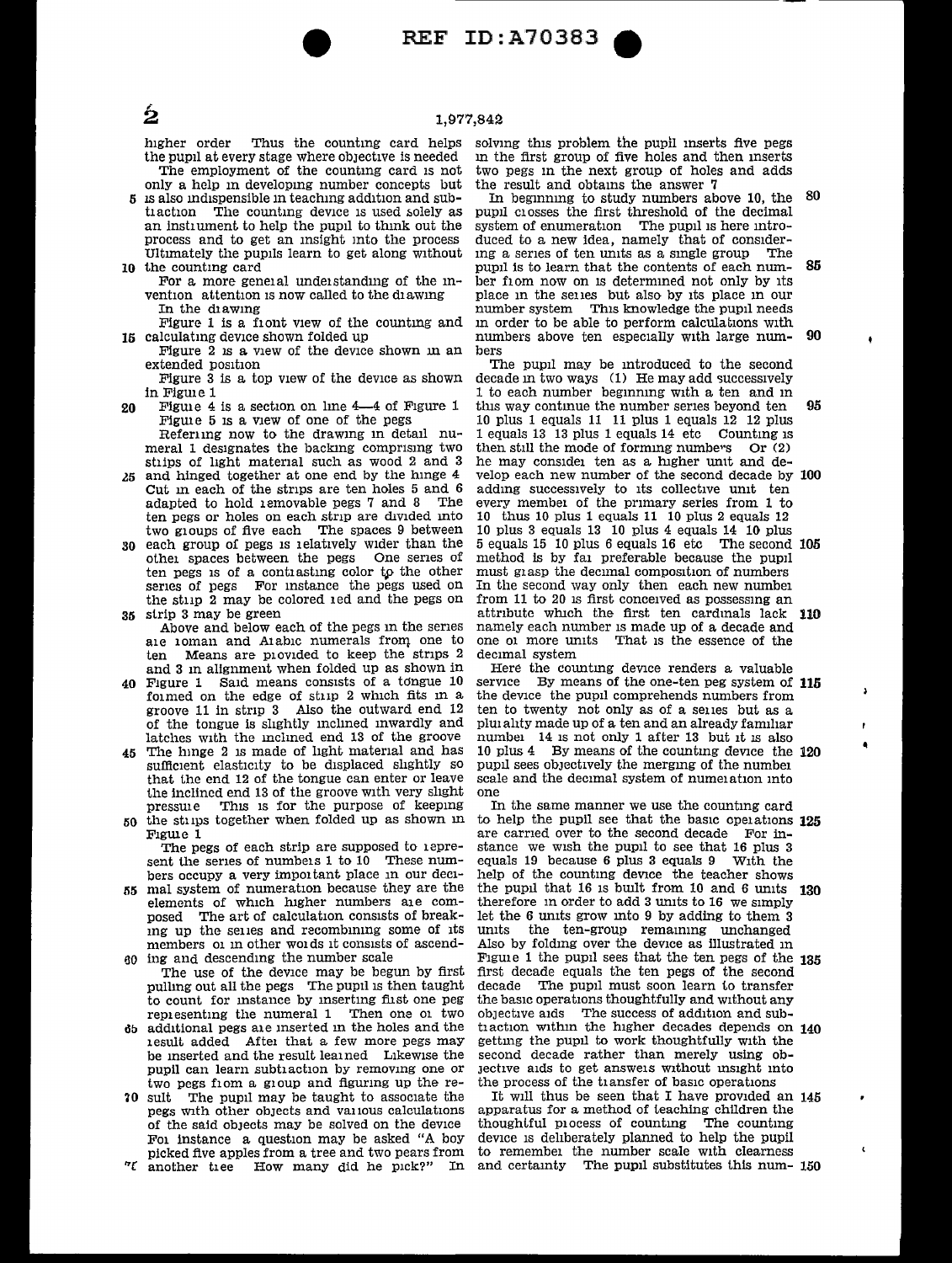**1,977,842 3** 

**REF ID: A70383** 

ber scale for the groups of concrete objects to be added or subtracted and thus takes an Important step toward the power to perform the anthmetrcal process mentally  $1 e$  without the helps<br>of objects The counting card places in the hand

- 5 of obJects The countmg card places m the hand of every pupil a concrete picture of the number scale It is constructed so as to make each unit from 1 to 10 not only visible and movable but also visible at a glance The exercises in separating 10 comparison and completion further help the pu
	- prl to work conceptually with numbers

•

•

Having described my invention I claim

1 A countmg devrce compnsmg a parr of strrps of the same corresponding dimensions the edges

- 15 of said strips being narrower than the width a hinge connecting the strips together at one end whereby the strips may be swung into longitudinal alignment to each other and to parallel relation to each by meetmg of the narrow edges of
- 20 each stnp each stnp havmg on rts wrde face a row of ten spaced holes pegs adapted to be mserted in said holes and means to latch the nar-1 ow edges of sard strrps together
- 2 A counting device comprising a pair of strips 25 of the same corresponding dimensions the edges of said stnps bemg narrower than the Width a hmge connectmg the stnps together at one end whereby the strips may be swung into longitudinal ahgnment to each other and to parallel rela-
- tion to each other by the meeting of the narrow edges of each strip each strip having on its wide face a row of ten spaced holes pegs adapted to be m5erted In said holes one of said strrps havmg a longrtudmal tongue and the other of sard stirps
- 35 havmg a longrtudmal g10ove said tongue adapted to enter said groove to keep said strips in alignment when folded together

3 A counting device comprising a pair of strips of the same correspondmg dimensions, the edges

- 40 of sard stnps bemg narrower than the width a hinge connecting the strips together at one end whereby the strips may be swung into longitudinal alignment to each other and to parallel relation to each other by the meeting of the narrow
- 45 edges of each stnp each stup havmg on Its wrde face a low of ten spaced holes pegs adapted to be inserted in said holes one of said strips having<br>a longitudinal tongue and the other of said strips having a longitudinal groove said tongue adapted 50

to enter said groove to keep said strips in alignment when folded together and means to latch said strips together

4 A counting device comprising a pair of strips of the same corresponding dimensions the edges  $80$ of sard strips bemg narrower than the wrdth a lunge connectmg the stups together at one end whereby the strips may be swung into longitudinal alignment to each other and to parallel relation to each other by the meeting of the narrow edges 85 of each strip each strip having on its wide face a low of ten spaced holes pegs adapted to be inserted in said holes one of said strips having a longitudinal tongue and the other of said strips having a longitudinal groove said tongue adapted 90 to enter said groove to keep sard strrps m allgnment when folded together the face of the outward end of sard tongue bemg mclmed the end of said g10ove being inclined to match the inclined end of said tongue so that the strips can 95 be latched together by sllghtly displacmg sard hinge and causing the inclined ends of said tongue and groove to come together

5 In a counting device for teaching children to count comprising a pair of strips of the same  $100$ corresponding dimensions placed edge to edge the width of said strips being greater than the thrckncss a hinge at one end of said strips hingmg said stirps together the pmtle of said hmge being on line with the meeting surface of said  $\mathcal{A}^{\kappa}$ strips a series of ten pegs arranged in two gioups Pl otrudmg from each of said strrps sard pegs bemg opposrte each other and numerals above and below each peg the numeral of the upper 10w being in reverse duection to the numerals of the 110 lower pegs

6 In a counting device for teaching children<br>to count comprising a pair of strips of the same corresponding dimensions placed edge to edge the width of said strips being greater than the  $15$ thrckness a hinge at one end of said strips hingmg said strips together the pintle of said hinge being substantially on line with the meeting surface of sa d stnps a senes of ten pegs arranged in two groups protiading from each of said strips  $120$ sard pegs bemg opposrte each other and numerals above and below each peg

### SAUL BADANES

**125** 

55 60 65 70 **130 135 140**  145

75

**150**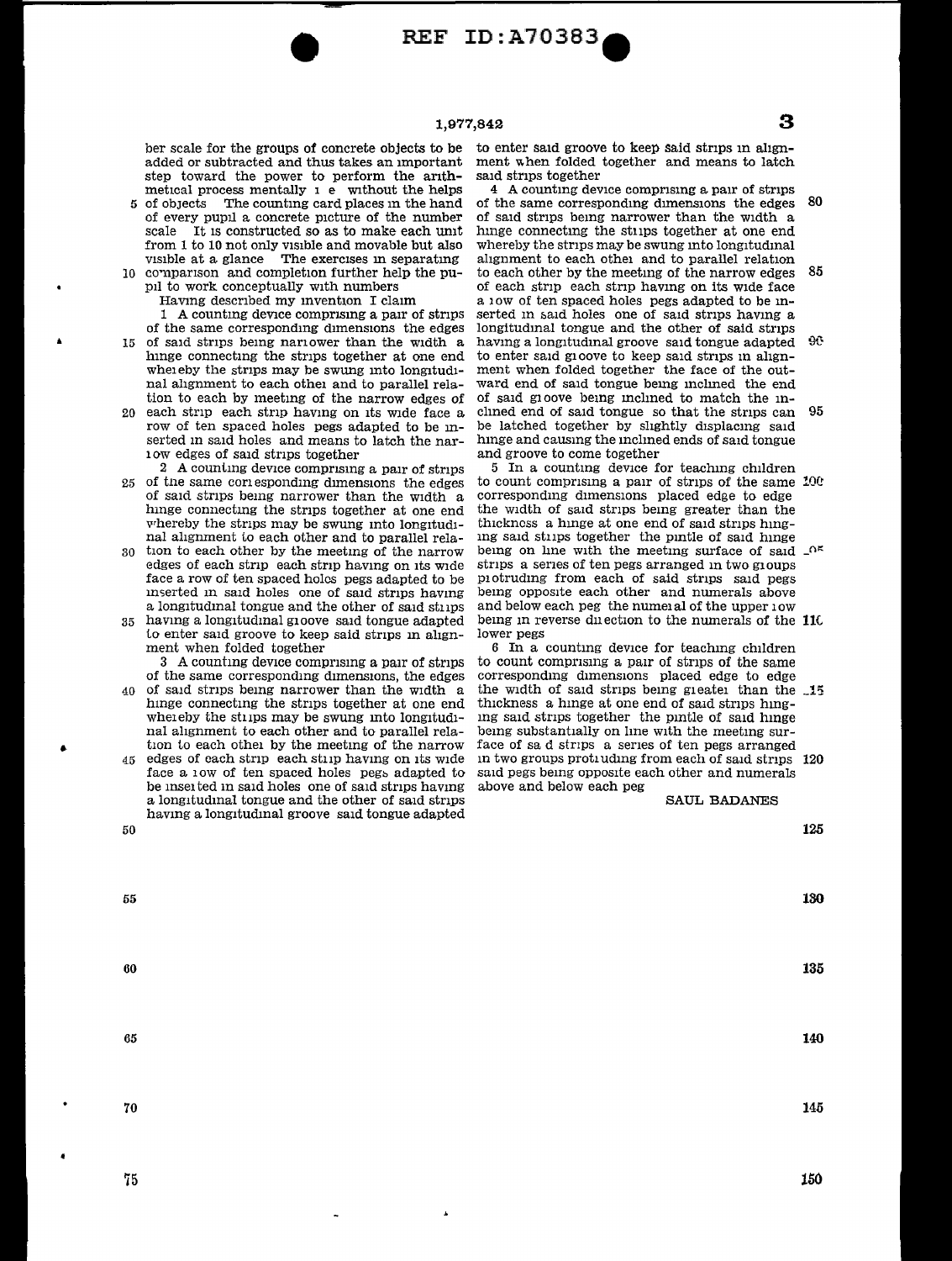

Oct. 23, 1934. 1,977,842 **S BADANES** COUNTING AND CALCULATING DEVICE Filed Nov 18 1932









 $J \mathcal{AG}$ . 5.

$$
\overline{z}
$$



I Kaplan

T

By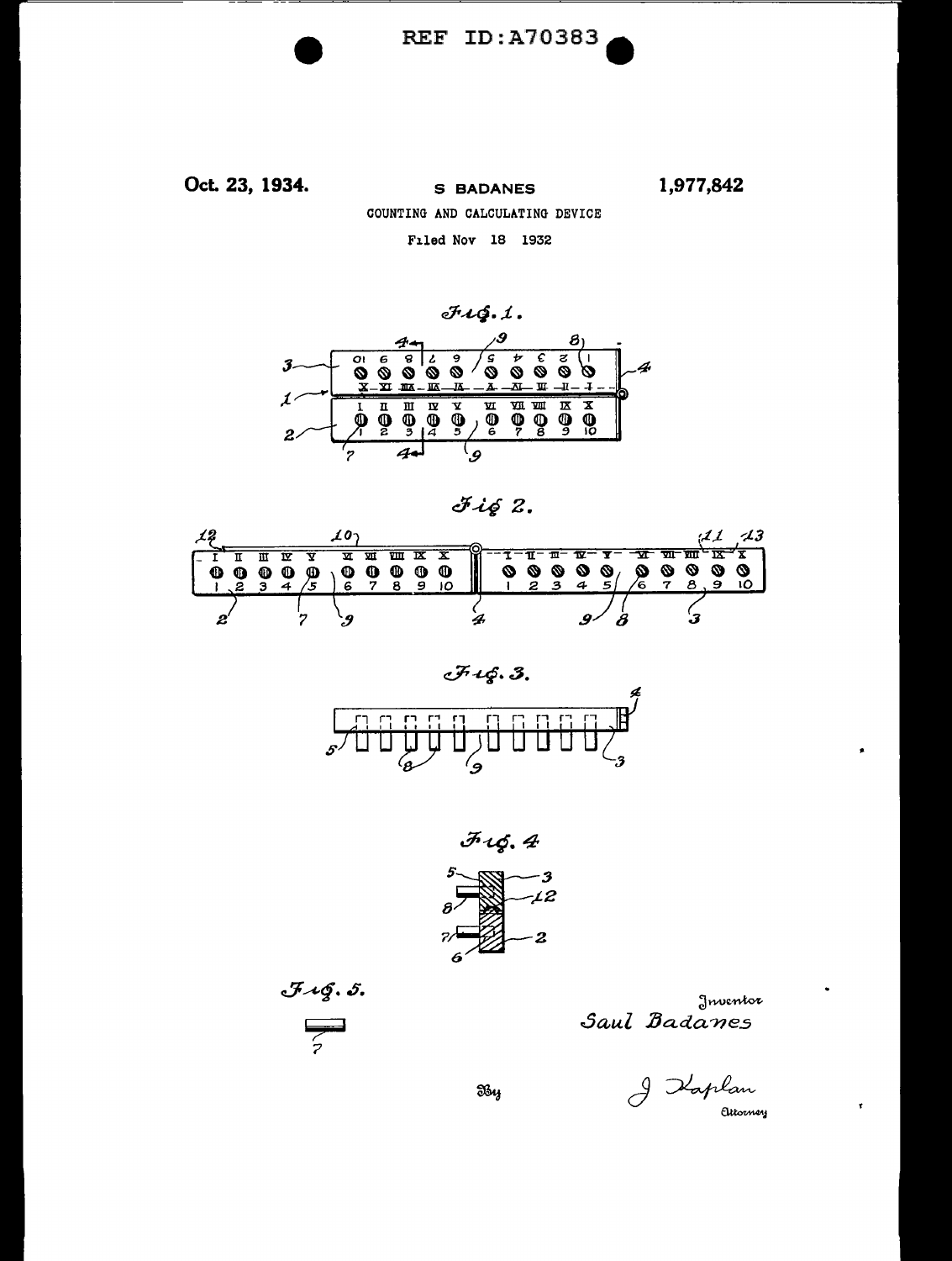

## UNITED STATES PATENT OFFICE.

FRANCES AYRES RODDY, OF NEW YORK, N Y

N

**EDUCATIONAL DEVICE** 

1,385,096

**Specificition of Letters Patent** 

Patented July 19, 1921.

Application filed October 21 1920 Serfal No 418,439

To all whom it may concern<br>Be it known that I, Funners Arms Romn, a citizen of the United States, and resident the rungs 16 may be made of sufficient length of the borough of Muhittin, eity, county, 5 and Stite of New York, hive invented cer

tun new und usetul Improvements in Fduentional Devices, of which the following is า specification

My invention ielitis to educational de-10 yies and has for its object to provide a device of noted construction and arringe ment whereby knowledge of elementary<br>chu iteristics may be imputed to children in a simple and interesting manner My in-

13 vention contemplates a construction which may be readily set up for use and which may be cusly and compactly folded when not<br>in use Other more specific objects of my<br>invention will appear from the description

20 licremafter and the features of novelty will be pointed out in the appended claims In the accompanying diawings which the rungs 16 are slidable lengthwise thereof illustrate in example of my invention with and rotat ble thereon, but preferably en

out defining its limits, Figures 1 and 2 are 25 side und front views respectively of the de views n i folded condition, Figs 3 and 4 ne similar views respectively, showing the device in an unfolded position ready for use, and Figs 5 to 9 in husive illusti ite examples

so of the members or blocks which constitute a part of the device As shown in the illustrated example the device is constructed in the form of a fold able frome or ladder consisting of two sec

- 35 tions 10 and 11 hinged together at 12 and provided with a prop 13 of suitable form ind construction hinged it 14 to the section 10 whereby the Indder is supported in an operative position, piefer bly inclined, as<br>40 shown in 1 igs 3 and 4 One or more, and
- piefer bly a pain of latches 15, may be in cluded in the construction for fixing the sec tions 10 and 11 in their unfolded oper tive positions A pluiality of lungs 16, prefer-
- 45 *ably* though not necessarily of cylindrical cross section, are mounted upon the sections 10 and 11 in spaced paiallel ielation and so as to be removable at will, any convenient me uns being provided for maintuning the
- 50 rungs 16 ig unst unintentional removal from the sections 10 and 11 or finitional engage ment of the puts alone being relied upon to pievent the same The sections 10 and 11 comprise jointed side members and the rungs
- 55 16, or some of them, constitute trunsverse members which cooperate with suid side constructed by simply arranging the blocks

members to hold the same in spaced relation to each other To facilitate manipulation. to project beyond either one or both side 60 membris of the sections 10 and 11, for in stance, as illustrated in the drawings The device comprises further a plurality of preferably cubical blocks or members 17 having apertures 18 extending therethrough, where 65 by sud blocks or members are idapted for mounting upon the rungs 16 Those faces of the cubical blocks 17 which extend partll lel to the apertures 18 are provided with letters of the ulphabet, numerals, pictorial 70 representations of various kinds, such, for instance, is are commonly associated with well known nuisery ihymes or any other devices or designations, all of which may be produced upon sud surfaces in any conven 75 lent and well known way The blocks or<br>members 17, when mounted or strung upon gige said rungs with sufficient fuction to so rem un fixed in any position to which they muy be adjusted

In utilizing the device it is brought from the folded position shown in Figs 1 and 2 to the unfolded position illustrated in Figs 85 3 and 4 and set up, as shown, in any convenient location so as to be within easy the letters of the alphabet and numerals, for constructing sentences, for word building, 90 for familiarizing the child with the well known nursery ingmes and for dissected pictures That is to say the blocks 17 may be strung or mounted upon the rungs 16 etther individually or collectively to provide 95 iny desired combination of letters, numerals or pictorial groups. For instance, as shown in Fig. 4, three blocks 17, with let<br>tels of the alphabet thereon, may be arranged in horizontal sequence upon a rung 100<br>16 to spell the word "cat," similarly three<br>blocks 17 also with letters of the alphabet thereon may be uranged individually upon du cent imags 16 in vertical sequence to spell the word "tai" The teiminal or any 105 other of the horizontal group of blocks may<br>be utilized for combination with the vertical group of blocks to complete a word so that<br>the two words are formed as indicated, for instance, in Fig 4 Any other word or 110 words or groups of words may be similarly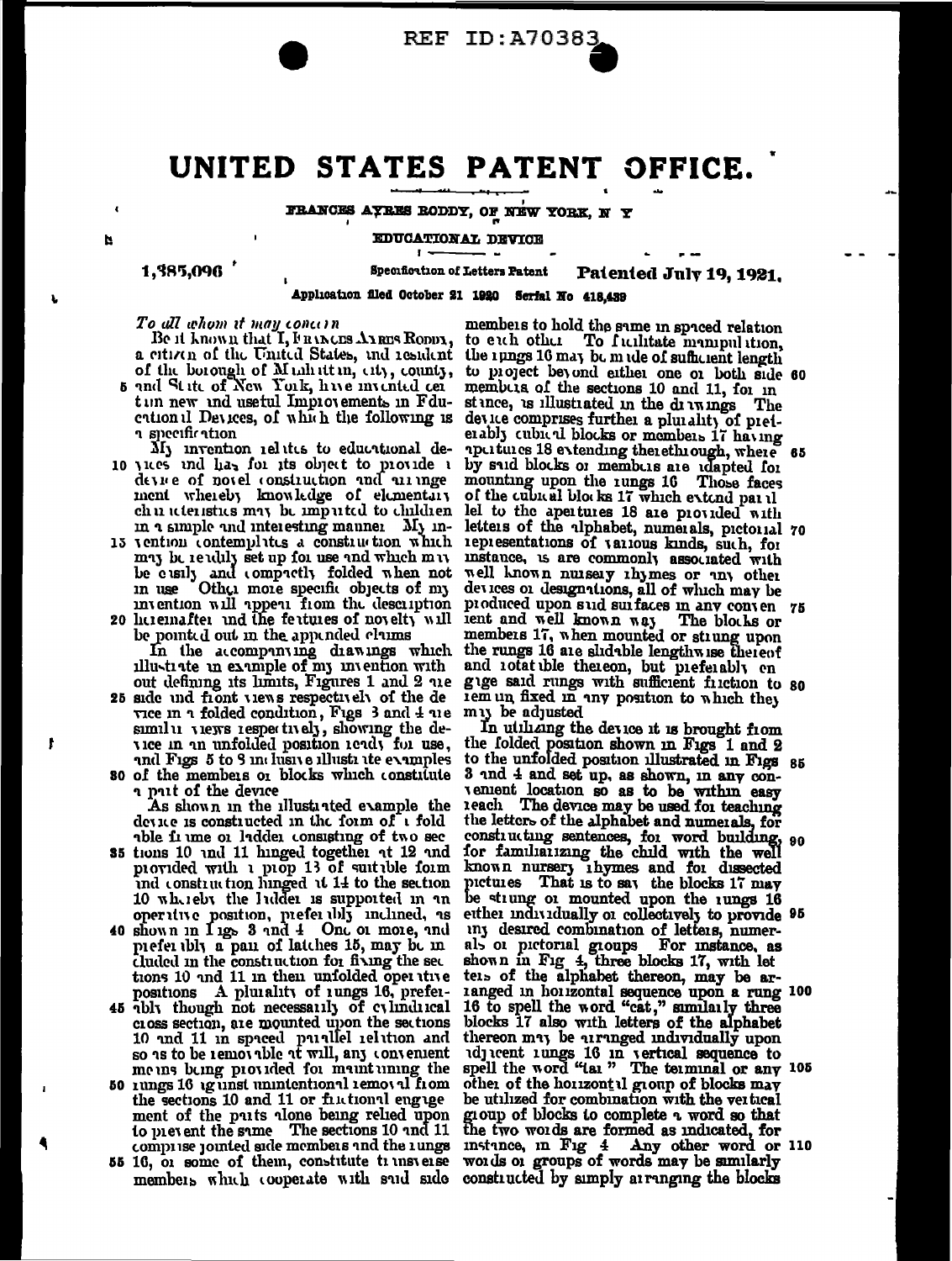**REF ID:A70383** 

### 1,385,096

be formed in the same way The blocks 17

- while the representation of a locomotive and
- wise various other combinations may be effected in a manner which is interesting to members comprising a plurality of rungs the child and which conveys the knowledge removably connected with said side mem-
- 15 in a simple manner casy to understand, the device being capable of use by the children themselves is a toy

The invention provides in educational de-

20 kindergutens and elementiry schools and is particularly adapted for use by children as in education il toy By constructing the device as shown it may be folded compactly<br>when not in use and thus readily stored in  $25 \tcdot \sin \iota$ ll space

Vulous changes in the specific form shown and described may be made within the scope of the clums without deputing from the spurt of my invention

30 I claim

1 An educational device in the form of a toy for small children comprising two sec tions fold ibly connected and adapted to be adjusted to an extended position to form

- 35 continuations of each other, a pluistity of rungs removably mounted upon said sections and located at spreed intervals lengthwise thereof, apertured members having designations produced thereon and adapted
- 40 to be strung upon said plurality of rungs, inclined position said apertured members being adjustable on said plurality of rungs to group said designations in predetermined combinations and

in proper sequence, groups of numerals may means for supporting the extended sections in an upright position

my be also ulanged in pictorial groups, 2 An education if device in the form of<br>for instance, blocks portraying various types a toy for small children compi sing parallel,<br>5 of soldiers may be arranged as in Fig 6, side me 2 An educational device in the form of ing with said side members to hold the same the distance of the same of the same of the same of the same of the same of the same of the same proper blocks as in Fig 7. The well known side members being jointed, ind, in con-<br>nursery thymes may be visualized by string tinuations of each other, said truisverse 55 bets and located at spaced intervils lengthwise thereof and apertured blocks having designations produced thereon and idapted 60 to be strung upon said rungs, said apertured vice of a maximum degree of usefulness in blocks being adjust the on said rungs to group said designations in predetermined combinations

3 An educational ladder in the form of 65 a toy for small children comprising parallel and spaced side members, each consisting to be adjusted to extended positions to form extensions of each other, a latch whereby 70 the sections of said side members are fived In their extended positions, a plurility of<br>rungs removably connected with sud side<br>members and located at spaced intervals<br>lengthwise thereof, apertured cubical blocks 75 having designations produced on the faces thereof ind idapted to be strung upon sid rungs said blocks being adjust the upon sud rungs to group said designations in prede termined combinations and a prop proof illy so connected with said side members for main taining the extended lidder in in upinght,

In testimony whereof I have hereunto set my hand

#### FRANCES AYRES RODDY

 $\mathbf{2}$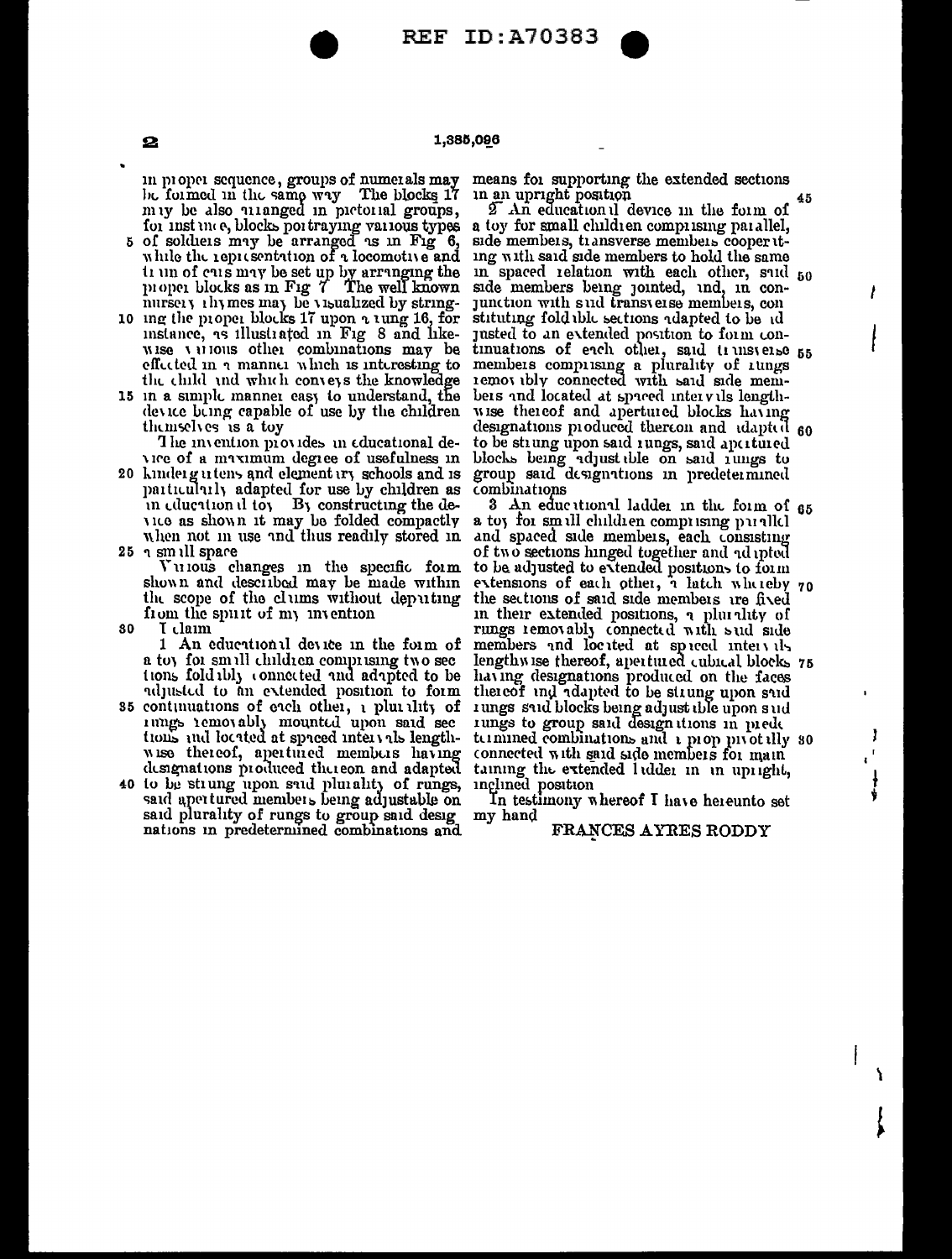

### F A RODDY EDUCATIONAL DEVICE APPLICATION FILED OCT 21, 1920



 $\pmb{\gamma}$ 

 $\mathbf{v}$ 

 $\ddot{\phantom{a}}$